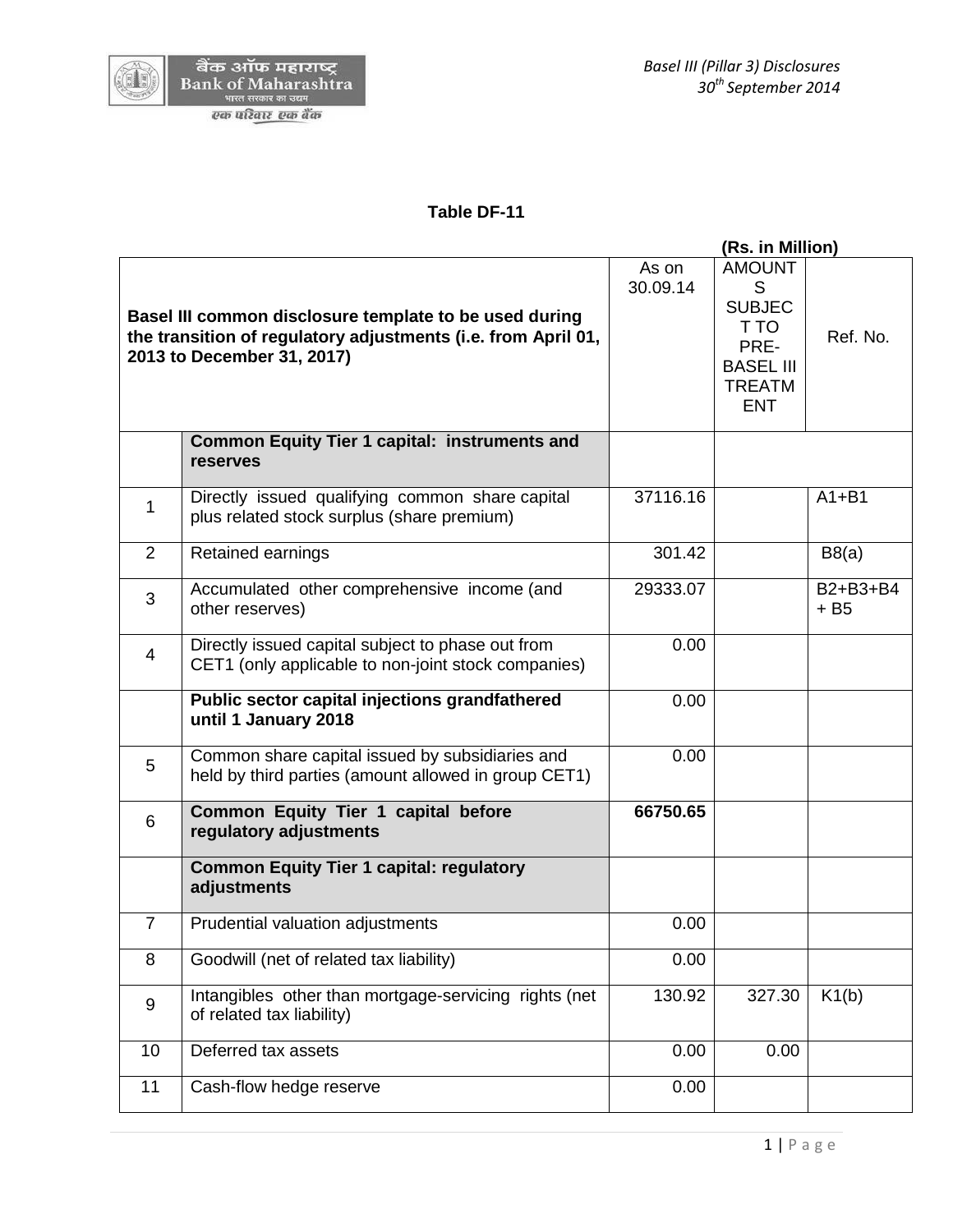

(AI)

| Basel III common disclosure template to be used during<br>the transition of regulatory adjustments (i.e. from April 01,<br>2013 to December 31, 2017) |                                                                                                                                                                                                                                                                                    | As on<br>30.09.14 | <b>AMOUNT</b><br>S<br><b>SUBJEC</b><br>T TO<br>PRE-<br><b>BASEL III</b><br><b>TREATM</b><br><b>ENT</b> | Ref. No. |
|-------------------------------------------------------------------------------------------------------------------------------------------------------|------------------------------------------------------------------------------------------------------------------------------------------------------------------------------------------------------------------------------------------------------------------------------------|-------------------|--------------------------------------------------------------------------------------------------------|----------|
| 12                                                                                                                                                    | Shortfall of provisions to expected losses                                                                                                                                                                                                                                         | 0.00              |                                                                                                        |          |
| 13                                                                                                                                                    | Securitisation gain on sale                                                                                                                                                                                                                                                        | 0.00              |                                                                                                        |          |
| 14                                                                                                                                                    | Gains and losses due to changes in own credit risk on<br>fair valued liabilities                                                                                                                                                                                                   | 0.00              |                                                                                                        |          |
| 15                                                                                                                                                    | Defined-benefit pension fund net assets                                                                                                                                                                                                                                            | 0.00              |                                                                                                        |          |
| 16                                                                                                                                                    | Investments in own shares (if not already netted off<br>paid-up capital on reported balance sheet)                                                                                                                                                                                 | 0.00              |                                                                                                        |          |
| 17                                                                                                                                                    | Reciprocal cross-holdings in common equity                                                                                                                                                                                                                                         | 4.40              | 11.00                                                                                                  |          |
| 18                                                                                                                                                    | Investments in the capital of banking, financial and<br>insurance entities that are outside the scope of<br>regulatory consolidation, net of eligible short<br>positions, where the bank does not own more than<br>10% of the issued share capital (amount above 10%<br>threshold) | 0.00              |                                                                                                        |          |
| 19                                                                                                                                                    | Significant investments in the common stock of<br>banking, financial and insurance entities that are<br>outside the scope of regulatory consolidation, net<br>of eligible short positions (amount above 10%<br>threshold)                                                          | 0.00              |                                                                                                        |          |
| 20                                                                                                                                                    | Mortgage servicing rights (amount above 10%<br>threshold)                                                                                                                                                                                                                          | 0.00              |                                                                                                        |          |
| 21                                                                                                                                                    | Deferred tax assets arising from temporary<br>differences (amount above 10% threshold, net of<br>related tax liability)                                                                                                                                                            | 0.00              |                                                                                                        |          |
| 22                                                                                                                                                    | Amount exceeding the 15% threshold                                                                                                                                                                                                                                                 | 0.00              |                                                                                                        |          |
| 23                                                                                                                                                    | of which: significant investments in the<br>common stock of financials entities                                                                                                                                                                                                    | 0.00              |                                                                                                        |          |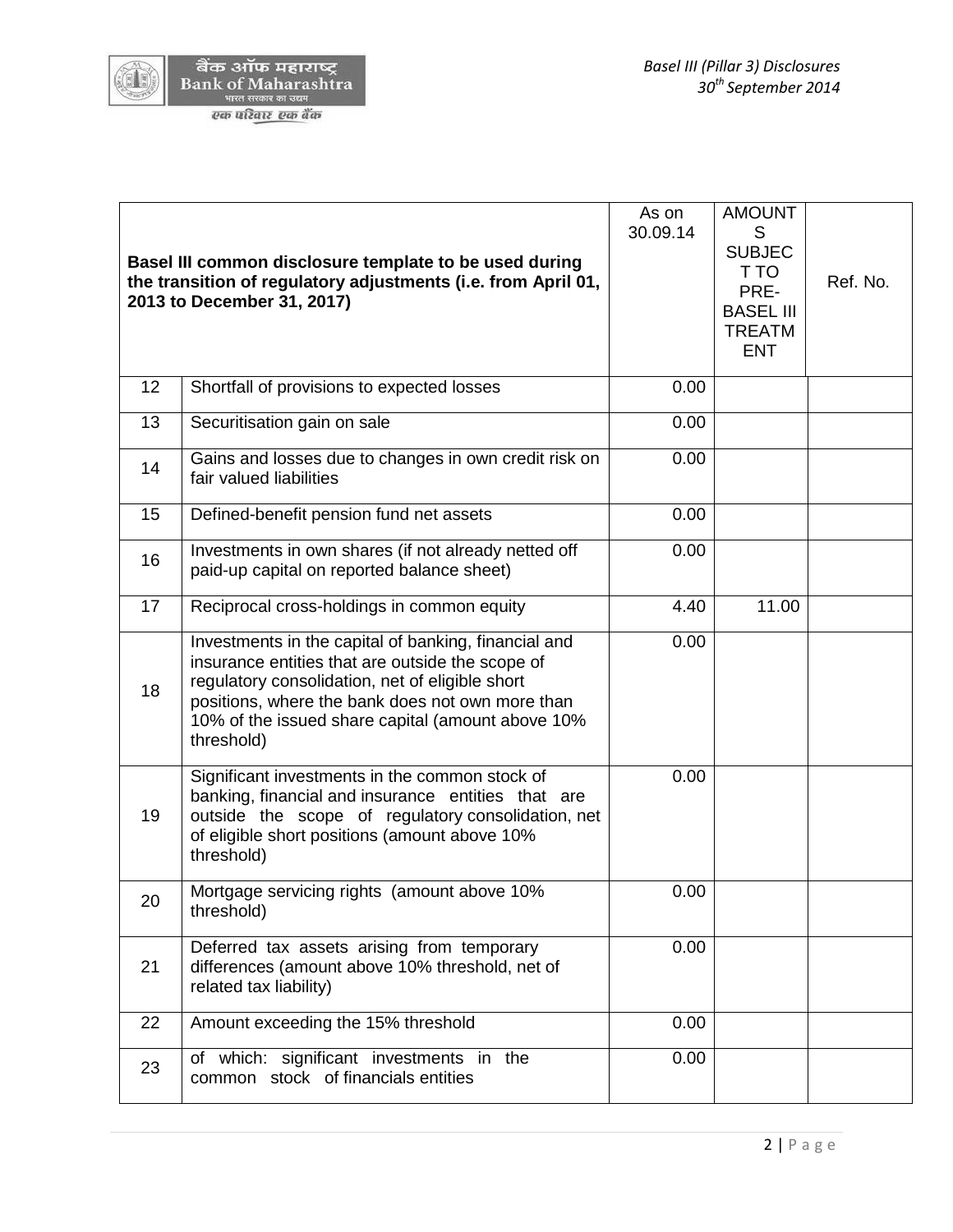

 $(\sqrt{15})$ 

| Basel III common disclosure template to be used during<br>the transition of regulatory adjustments (i.e. from April 01,<br>2013 to December 31, 2017) |                                                                                                                                     | As on<br>30.09.14 | <b>AMOUNT</b><br>S<br><b>SUBJEC</b><br>T TO<br>PRE-<br><b>BASEL III</b><br><b>TREATM</b><br><b>ENT</b> | Ref. No. |
|-------------------------------------------------------------------------------------------------------------------------------------------------------|-------------------------------------------------------------------------------------------------------------------------------------|-------------------|--------------------------------------------------------------------------------------------------------|----------|
| 24                                                                                                                                                    | of which: mortgage servicing rights                                                                                                 | 0.00              |                                                                                                        |          |
| 25                                                                                                                                                    | of which: deferred tax assets arising from temporary<br>differences                                                                 | 0.00              |                                                                                                        |          |
| 26                                                                                                                                                    | National specific regulatory adjustments<br>135.32<br>338.30<br>$(26a+26b+26c+26d)$                                                 |                   |                                                                                                        |          |
| 26a                                                                                                                                                   | Of which: Investments in the equity capital of<br>unconsolidated non-financial subsidiaries                                         | 0.00              |                                                                                                        |          |
| 26 <sub>b</sub>                                                                                                                                       | Of which: Shortfall in the equity capital of majority<br>owned financial entities which have not been<br>consolidated with the bank | 0.00              |                                                                                                        |          |
| 26c                                                                                                                                                   | Of which: Unamortised pension funds expenditures                                                                                    | 205.09            | 512.73                                                                                                 |          |
| <b>26d</b>                                                                                                                                            | Of which: Unamortised Depreciation                                                                                                  | 0.00              | 0.00                                                                                                   |          |
| 27                                                                                                                                                    | Regulatory adjustments applied to Common Equity<br>Tier 1 due to insufficient Additional Tier 1 and Tier 2<br>to cover deductions   | 0.00              |                                                                                                        |          |
| 28                                                                                                                                                    | <b>Total regulatory adjustments to Common equity</b><br>Tier 1                                                                      | 340.41            | 851.03                                                                                                 |          |
| 29                                                                                                                                                    | <b>Common Equity Tier 1 capital (CET1)</b>                                                                                          | 66410.24          |                                                                                                        |          |
|                                                                                                                                                       | <b>Additional Tier 1 capital: instruments</b>                                                                                       |                   |                                                                                                        |          |
| 30                                                                                                                                                    | Directly issued qualifying Additional Tier 1 instruments<br>plus related stock surplus (31+32)                                      | 0.00              |                                                                                                        |          |
| 31                                                                                                                                                    | of which: classified as equity under applicable<br>accounting standards (Perpetual Non-Cumulative<br>Preference Shares)             | 0.00              |                                                                                                        |          |
| 32                                                                                                                                                    | of which: classified as liabilities under applicable<br>accounting standards (Perpetual debt Instruments)                           | 0.00              |                                                                                                        |          |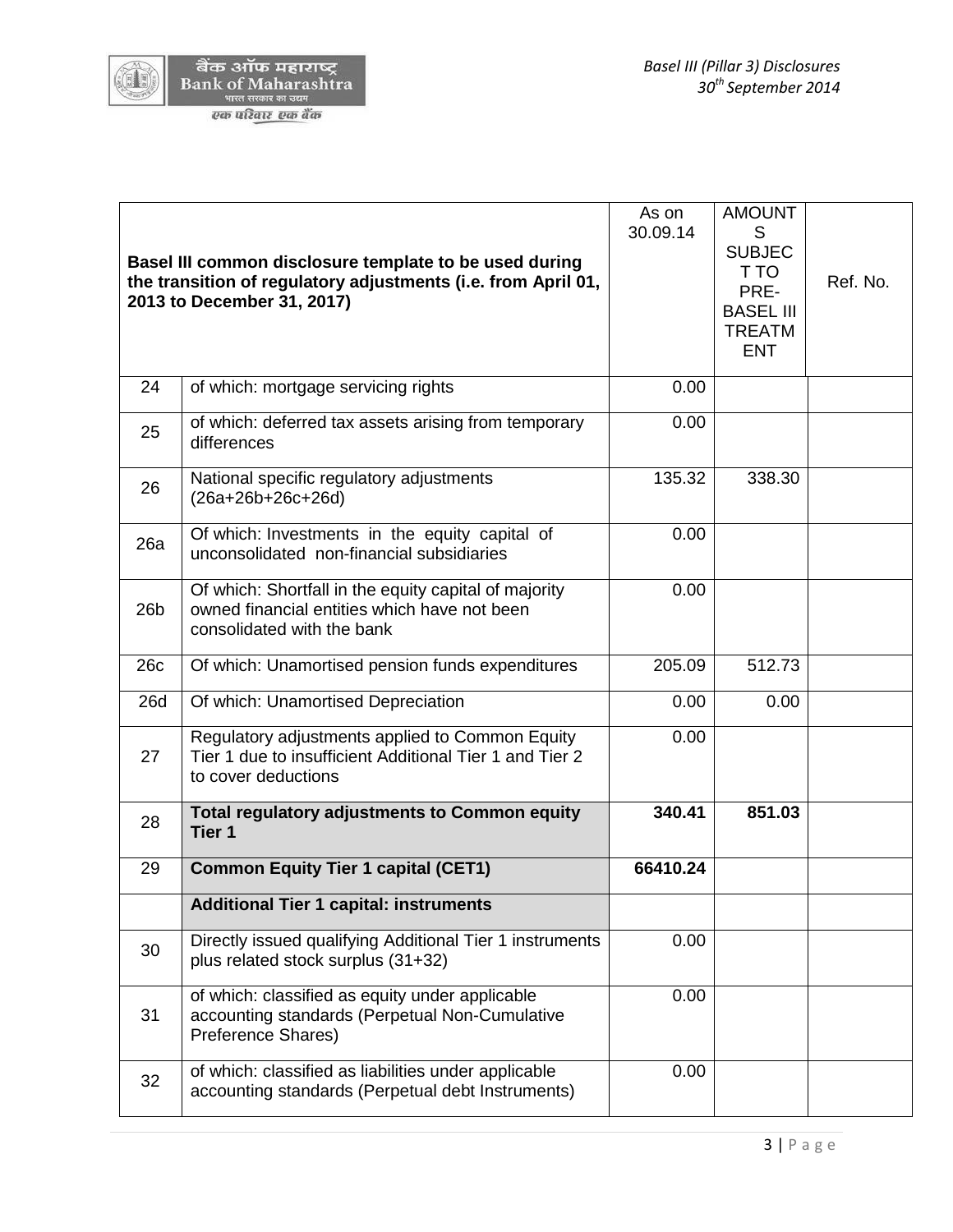

| Basel III common disclosure template to be used during<br>the transition of regulatory adjustments (i.e. from April 01,<br>2013 to December 31, 2017) |                                                                                                                                                                                             | As on<br>30.09.14 | <b>AMOUNT</b><br>S<br><b>SUBJEC</b><br>T TO<br>PRE-<br><b>BASEL III</b><br><b>TREATM</b><br><b>ENT</b> | Ref. No.   |
|-------------------------------------------------------------------------------------------------------------------------------------------------------|---------------------------------------------------------------------------------------------------------------------------------------------------------------------------------------------|-------------------|--------------------------------------------------------------------------------------------------------|------------|
| 33                                                                                                                                                    | Directly issued capital instruments subject to phase<br>out from Additional Tier 1                                                                                                          | 2360.00           |                                                                                                        | $A2+D4(a)$ |
| 34                                                                                                                                                    | Additional Tier 1 instruments (and CET1 instruments<br>not included in row 5) issued by subsidiaries and held<br>by third parties (amount allowed in group AT1)                             | 0.00              |                                                                                                        |            |
| 35                                                                                                                                                    | of which: instruments issued by subsidiaries subject<br>to phase out                                                                                                                        | 0.00              |                                                                                                        |            |
| 36                                                                                                                                                    | Additional Tier 1 capital before regulatory<br>adjustments                                                                                                                                  |                   |                                                                                                        |            |
|                                                                                                                                                       | Additional Tier 1 capital: regulatory adjustments                                                                                                                                           |                   |                                                                                                        |            |
| 37                                                                                                                                                    | Investments in own Additional Tier 1 instruments                                                                                                                                            | 0.00              |                                                                                                        |            |
| 38                                                                                                                                                    | Reciprocal cross-holdings in Additional Tier 1<br>instruments                                                                                                                               | 0.00              |                                                                                                        |            |
| 39                                                                                                                                                    | Investments in the capital of banking, financial<br>and insurance entities that are outside the<br>scope of                                                                                 | 0.00              |                                                                                                        |            |
|                                                                                                                                                       | regulatory consolidation, net of eligible short<br>positions, where the bank does not own more than<br>10% of the issued common share capital of the<br>entity (amount above 10% threshold) |                   |                                                                                                        |            |
| 40                                                                                                                                                    | Significant investments in the capital of<br>banking, financial and insurance entities that are<br>outside the scope of regulatory consolidation (net of<br>eligible short positions)       | 0.00              |                                                                                                        |            |
| 41                                                                                                                                                    | National specific regulatory adjustments                                                                                                                                                    | 0.00              |                                                                                                        |            |
| 41a                                                                                                                                                   | Investments in the Additional Tier 1 Capital of<br>unconsolidated insurance subsidaries                                                                                                     | 0.00              |                                                                                                        |            |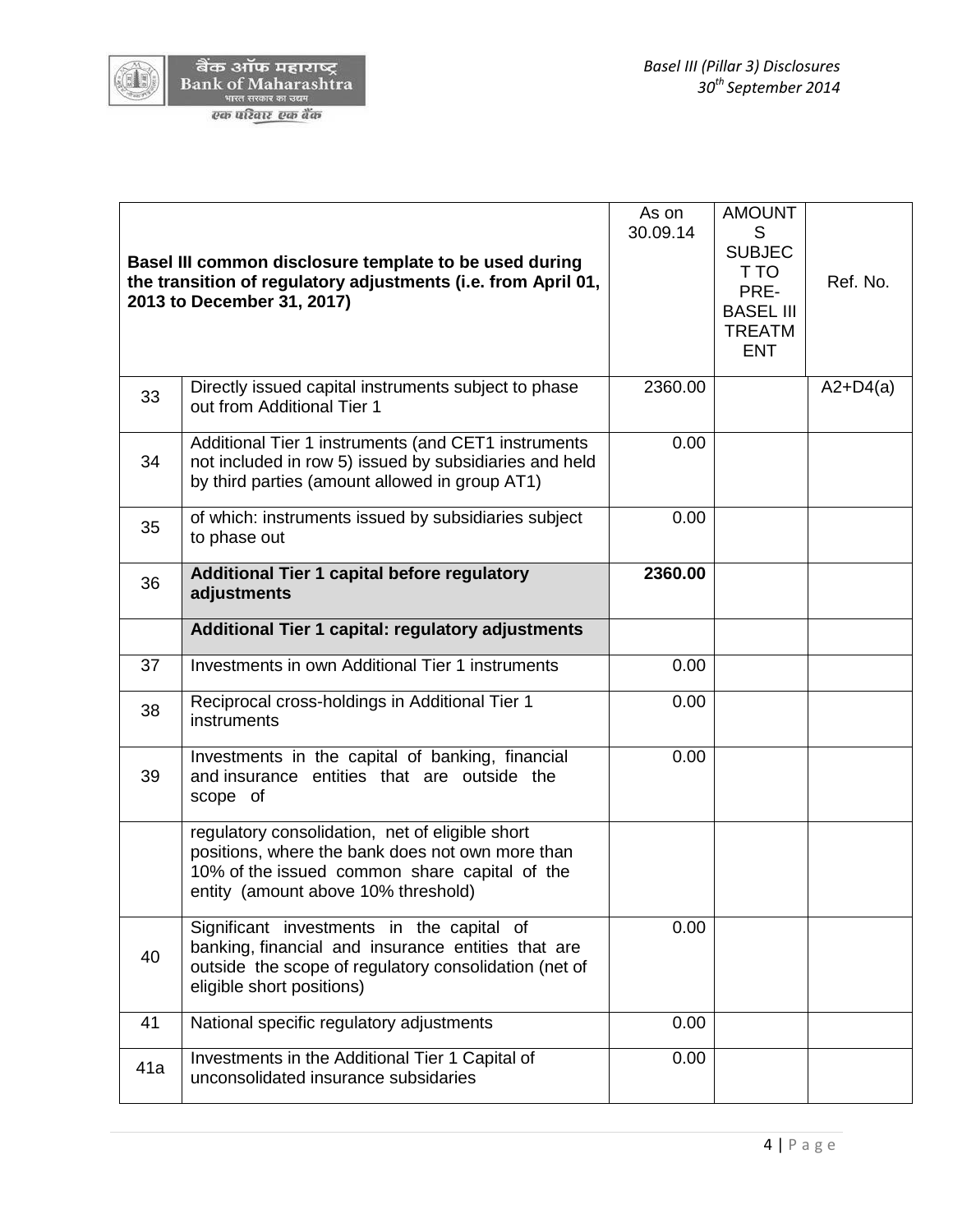

| Basel III common disclosure template to be used during<br>the transition of regulatory adjustments (i.e. from April 01,<br>2013 to December 31, 2017) |                                                                                                                                      | As on<br>30.09.14 | <b>AMOUNT</b><br>S<br><b>SUBJEC</b><br>T TO<br>PRE-<br><b>BASEL III</b><br><b>TREATM</b><br><b>ENT</b> | Ref. No. |
|-------------------------------------------------------------------------------------------------------------------------------------------------------|--------------------------------------------------------------------------------------------------------------------------------------|-------------------|--------------------------------------------------------------------------------------------------------|----------|
| 41 <sub>b</sub>                                                                                                                                       | Shortfall in the Additional Tier 1 capital of<br>majority owned financial entities which have not<br>been consolidated with the bank | 0.00              |                                                                                                        |          |
|                                                                                                                                                       | REGULATORY ADJUSTMENTS APPLIED TO<br>ADDITIONAL TIER 1 IN RESPECT OF AMOUNTS<br>SUBJECT TO PRE-BASEL III TREATMENT of which:         |                   |                                                                                                        |          |
|                                                                                                                                                       | <b>Deferred tax Assets</b>                                                                                                           | 0.00              | 0.00                                                                                                   |          |
|                                                                                                                                                       | Intangible Assets                                                                                                                    | 196.38            | 327.30                                                                                                 | K1(b)    |
|                                                                                                                                                       | Unamortised portion of Pension and Gratuity                                                                                          | 307.64            | 512.73                                                                                                 | K1(d)    |
|                                                                                                                                                       | <b>Unamortised Depreciation</b>                                                                                                      | 0.00              | 0.00                                                                                                   |          |
|                                                                                                                                                       | <b>Reciprocal Adjustments</b>                                                                                                        | 6.60              | 11.00                                                                                                  |          |
| 42                                                                                                                                                    | Regulatory adjustments applied to Additional Tier 1<br>due to insufficient Tier 2 to cover deductions                                | 0.00              | 0.00                                                                                                   |          |
| 43                                                                                                                                                    | Total regulatory adjustments to Additional Tier 1<br>capital                                                                         | 510.62            |                                                                                                        |          |
| 44                                                                                                                                                    | <b>Additional Tier 1 capital (AT1)</b>                                                                                               | 1849.39           |                                                                                                        |          |
| 44a                                                                                                                                                   | Additional Tier 1 capital reckoned for capital<br>adequacy                                                                           | 1849.39           |                                                                                                        |          |
| 45                                                                                                                                                    | Tier 1 capital (T1 = CET1 + AT1) (row 29 + row 44a)                                                                                  | 68259.62          |                                                                                                        |          |
|                                                                                                                                                       | Tier 2 capital: instruments and provisions                                                                                           |                   |                                                                                                        |          |
| 46                                                                                                                                                    | Directly issued qualifying Tier 2 instruments plus<br>related stock surplus                                                          | 0.00              |                                                                                                        |          |
| 47                                                                                                                                                    | Directly issued capital instruments subject to phase<br>out from Tier 2                                                              | 20945.00          |                                                                                                        | D4(b)    |
|                                                                                                                                                       |                                                                                                                                      |                   |                                                                                                        |          |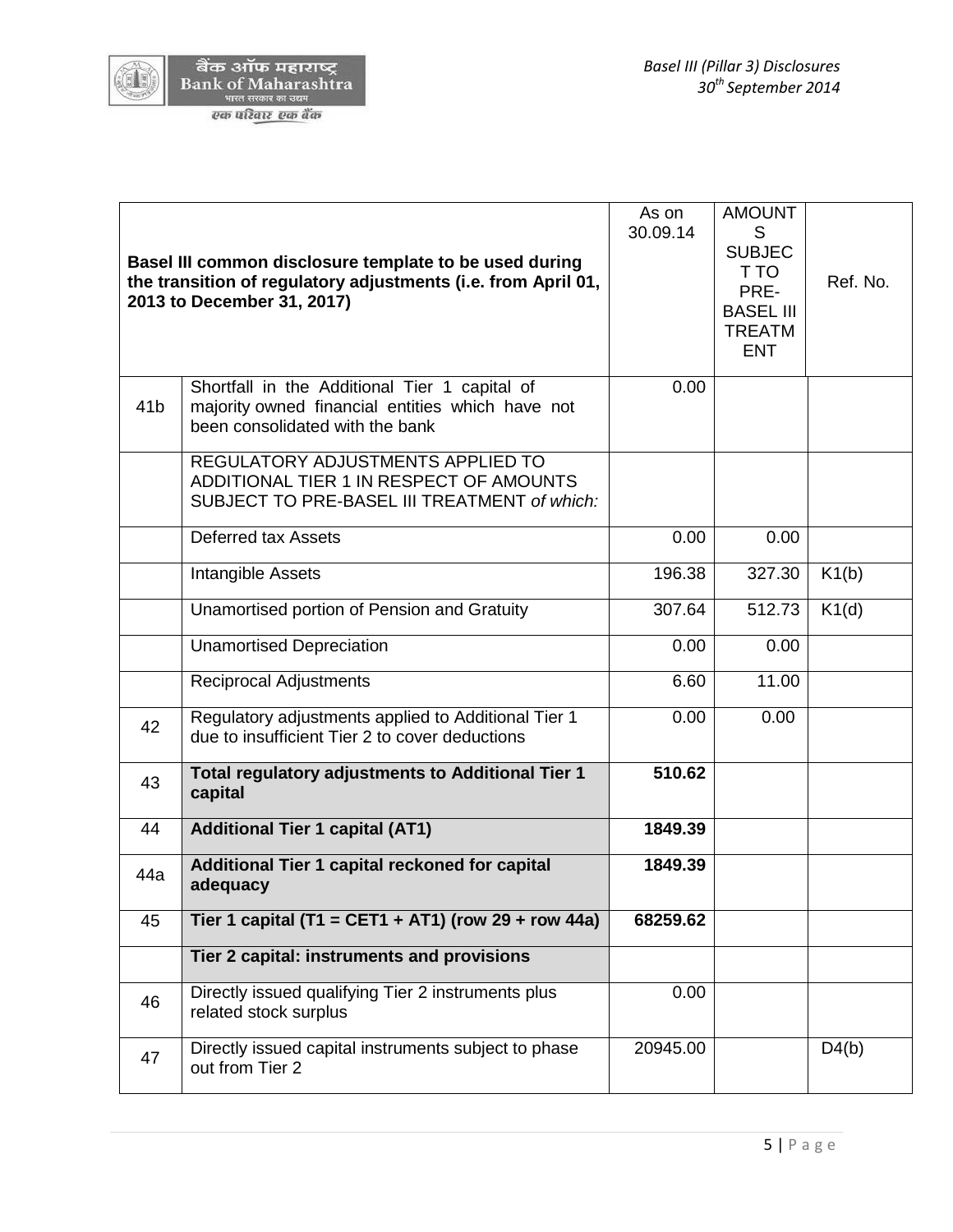

| Basel III common disclosure template to be used during<br>T TO<br>the transition of regulatory adjustments (i.e. from April 01,<br>PRE-<br>2013 to December 31, 2017)<br><b>BASEL III</b><br><b>TREATM</b><br><b>ENT</b>                                                                                                  | Ref. No. |
|---------------------------------------------------------------------------------------------------------------------------------------------------------------------------------------------------------------------------------------------------------------------------------------------------------------------------|----------|
| Tier 2 instruments (and CET1 and AT1 instruments<br>0.00<br>not included in rows 5 or 34) issued by subsidiaries<br>48<br>and held by third parties (amount allowed in group<br>Tier 2)                                                                                                                                   |          |
| of which: instruments issued by subsidiaries subject<br>0.00<br>49<br>to phase out                                                                                                                                                                                                                                        |          |
| <b>Provisions &amp; Other Reserves</b><br>10965.69<br>50                                                                                                                                                                                                                                                                  |          |
| 51<br>Tier 2 capital before regulatory adjustments<br>31910.69                                                                                                                                                                                                                                                            |          |
| Tier 2 capital: regulatory adjustments                                                                                                                                                                                                                                                                                    |          |
| 52<br>Investments in own Tier 2 instruments<br>0.00                                                                                                                                                                                                                                                                       |          |
| 53<br>256.75<br>Reciprocal cross-holdings in Tier 2 instruments                                                                                                                                                                                                                                                           |          |
| Investments in the capital of banking, financial and<br>0.00<br>insurance entities that are outside the scope<br>of regulatory consolidation, net of eligible short<br>54<br>positions, where the bank does not own more than<br>10% of the issued common share capital of the<br>entity (amount above the 10% threshold) |          |
| Significant investments in the capital banking,<br>0.00<br>financial and insurance entities that are outside the<br>55<br>scope of regulatory consolidation (net of eligible<br>short positions)                                                                                                                          |          |
| National specific regulatory adjustments (56a+56b)<br>56<br>0.00                                                                                                                                                                                                                                                          |          |
| Of which: Shortfall in the Tier 2 capital of majority<br>0.00<br>owned financial entities which have not been<br><b>56a</b><br>consolidated with the bank                                                                                                                                                                 |          |
| Of which: REGULATORY ADJUSTMENTS APPLIED<br>0.00<br>56b<br>TO TIER 2 IN RESPECT OF AMOUNTS SUBJECT                                                                                                                                                                                                                        |          |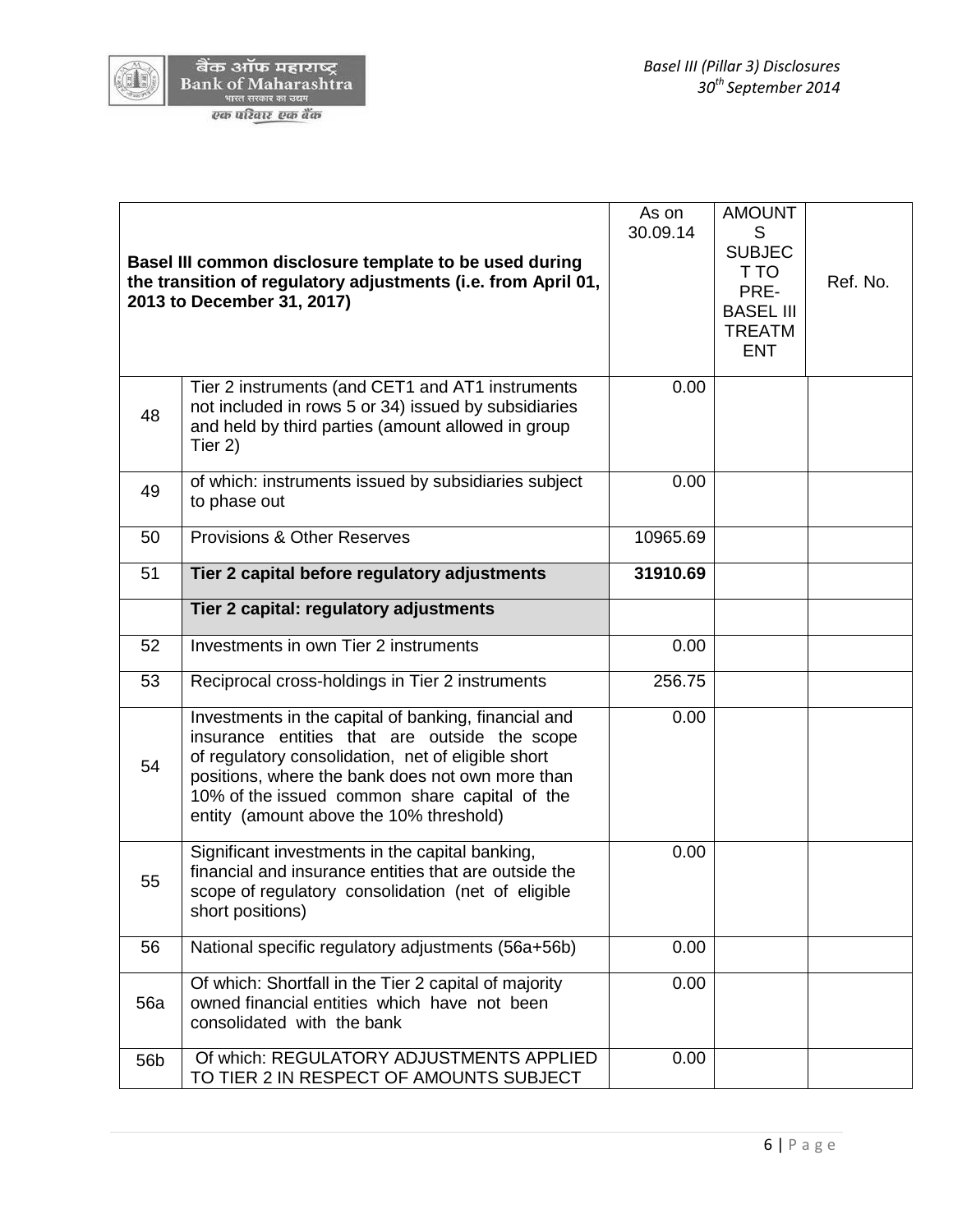

 $(\sqrt{15})$ 

| Basel III common disclosure template to be used during<br>the transition of regulatory adjustments (i.e. from April 01,<br>2013 to December 31, 2017) |                                                                                                                                                           | As on<br>30.09.14 | <b>AMOUNT</b><br>S<br><b>SUBJEC</b><br>T TO<br>PRE-<br><b>BASEL III</b><br><b>TREATM</b><br><b>ENT</b> | Ref. No. |
|-------------------------------------------------------------------------------------------------------------------------------------------------------|-----------------------------------------------------------------------------------------------------------------------------------------------------------|-------------------|--------------------------------------------------------------------------------------------------------|----------|
|                                                                                                                                                       | TO PRE- BASEL III TREATMENT                                                                                                                               |                   |                                                                                                        |          |
| 57                                                                                                                                                    | Total regulatory adjustments to Tier 2 capital                                                                                                            | 256.75            |                                                                                                        |          |
| 58                                                                                                                                                    | Tier 2 capital (T2)                                                                                                                                       | 31653.94          |                                                                                                        |          |
| 58a                                                                                                                                                   | Tier 2 capital reckoned for capital adequacy                                                                                                              | 31653.94          |                                                                                                        |          |
| 58 <sub>b</sub>                                                                                                                                       | Excess Additional Tier 1 capital reckoned as Tier<br>2 capital                                                                                            | 0.00              |                                                                                                        |          |
| 58c                                                                                                                                                   | Total Tier 2 capital admissible for capital<br>adequacy (row 58a + row 58b)                                                                               | 31653.94          |                                                                                                        |          |
| 59                                                                                                                                                    | Total capital (TC = T1 + T2) (row $45+row 58c$ )                                                                                                          | 99913.56          |                                                                                                        |          |
|                                                                                                                                                       | RISK W EIGHTED ASSETS IN RESPECT OF<br>AMOUNTS SUBJECT TO PRE-BASEL III<br><b>TREATMENT</b>                                                               |                   |                                                                                                        |          |
| 60                                                                                                                                                    | Total risk weighted assets (row 60a +row 60b<br>$+row 60c)$                                                                                               | 857774.72         |                                                                                                        |          |
| 60a                                                                                                                                                   | of which: total credit risk weighted assets                                                                                                               | 770200.37         |                                                                                                        |          |
| 60 <sub>b</sub>                                                                                                                                       | of which: total market risk weighted assets                                                                                                               | 23685.02          |                                                                                                        |          |
| 60 <sub>c</sub>                                                                                                                                       | of which: total operational risk weighted assets                                                                                                          | 63889.33          |                                                                                                        |          |
|                                                                                                                                                       | <b>Capital ratios</b>                                                                                                                                     |                   |                                                                                                        |          |
| 61                                                                                                                                                    | Common Equity Tier 1 (as a percentage of risk<br>weighted assets)                                                                                         | 7.74%             |                                                                                                        |          |
| 62                                                                                                                                                    | Tier 1 (as a percentage of risk weighted assets)                                                                                                          | 7.96%             |                                                                                                        |          |
| 63                                                                                                                                                    | Total capital (as a percentage of risk weighted assets)                                                                                                   | 11.65%            |                                                                                                        |          |
| 64                                                                                                                                                    | Institution specific buffer requirement (minimum<br>CET1 requirement plus capital conservation and<br>countercyclical buffer requirements, expressed as a | 5%                |                                                                                                        |          |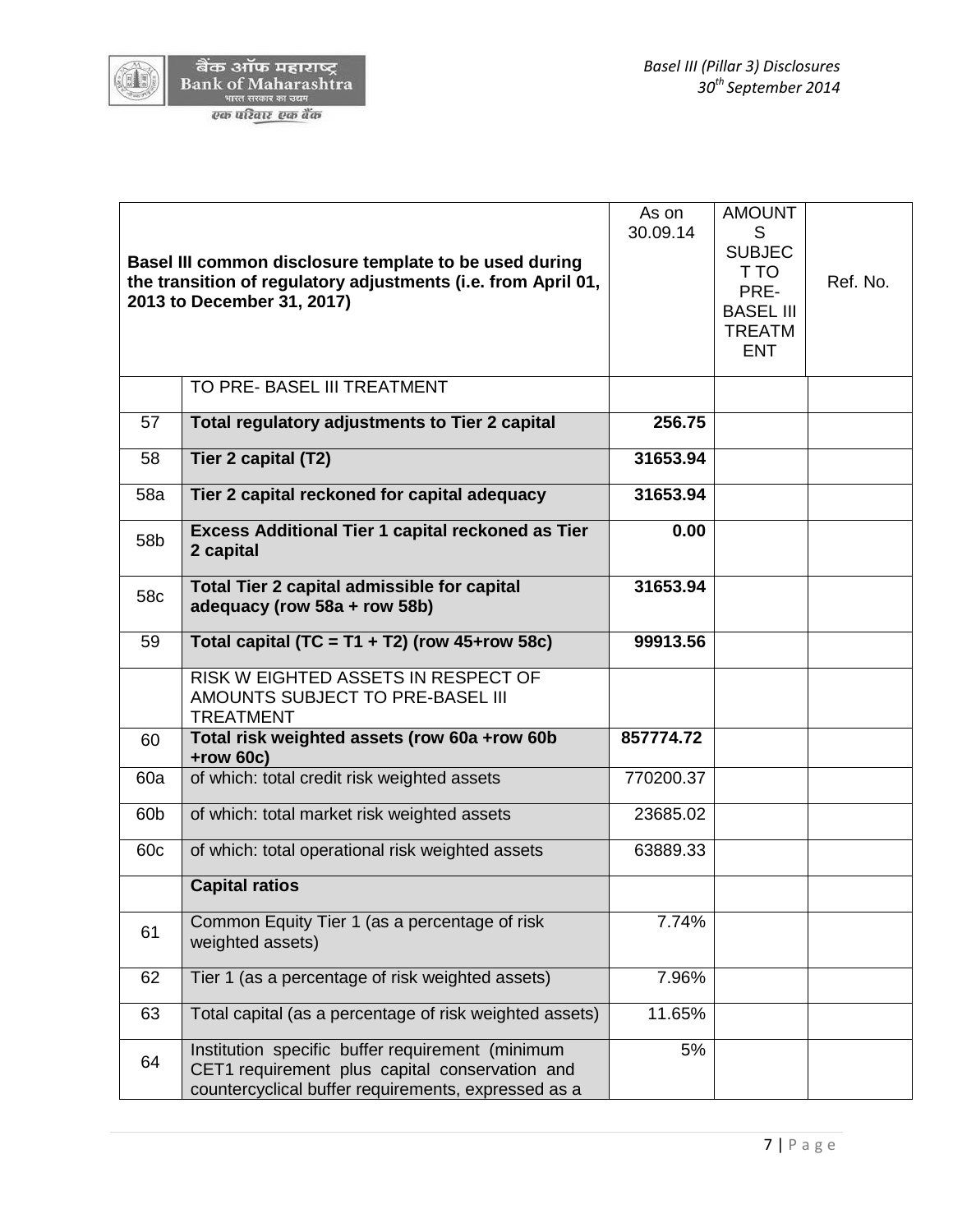

(AI

|    | Basel III common disclosure template to be used during<br>the transition of regulatory adjustments (i.e. from April 01,<br>2013 to December 31, 2017) | As on<br>30.09.14 | <b>AMOUNT</b><br>S<br><b>SUBJEC</b><br>T TO<br>PRE-<br><b>BASEL III</b><br><b>TREATM</b><br><b>ENT</b> | Ref. No. |
|----|-------------------------------------------------------------------------------------------------------------------------------------------------------|-------------------|--------------------------------------------------------------------------------------------------------|----------|
|    | percentage of risk weighted assets)                                                                                                                   |                   |                                                                                                        |          |
| 65 | of which: capital conservation buffer requirement                                                                                                     | 0.00%             |                                                                                                        |          |
| 66 | of which: bank specific countercyclical buffer<br>requirement                                                                                         | 0.00%             |                                                                                                        |          |
| 67 | of which: G-SIB buffer requirement                                                                                                                    | 0.00%             |                                                                                                        |          |
| 68 | Common Equity Tier 1 available to meet buffers (as a<br>percentage of risk weighted assets)                                                           | 2.74%             |                                                                                                        |          |
|    | <b>National minima (if different from Basel III)</b>                                                                                                  |                   |                                                                                                        |          |
| 69 | National Common Equity Tier 1 minimum ratio (if<br>different from Basel III minimum)                                                                  | 5%                |                                                                                                        |          |
| 70 | National Tier 1 minimum ratio (if different from Basel<br>III minimum)                                                                                | 6.50%             |                                                                                                        |          |
| 71 | National total capital minimum ratio (if different from<br>Basel III minimum)                                                                         | 9%                |                                                                                                        |          |
|    | Amounts below the thresholds for deduction<br>(before risk weighting)                                                                                 |                   |                                                                                                        |          |
| 72 | Non-significant investments in the capital of other<br>financials                                                                                     | 0.00              |                                                                                                        |          |
| 73 | Significant investments in the common stock of<br>financials                                                                                          | 0.00              |                                                                                                        |          |
| 74 | Mortgage servicing rights (net of related tax liability)                                                                                              | 0.00              |                                                                                                        |          |
| 75 | Deferred tax assets arising from temporary<br>differences (net of related tax liability)                                                              | 0.00              |                                                                                                        |          |
|    | Applicable caps on the inclusion of provisions in<br>Tier <sub>2</sub>                                                                                |                   |                                                                                                        |          |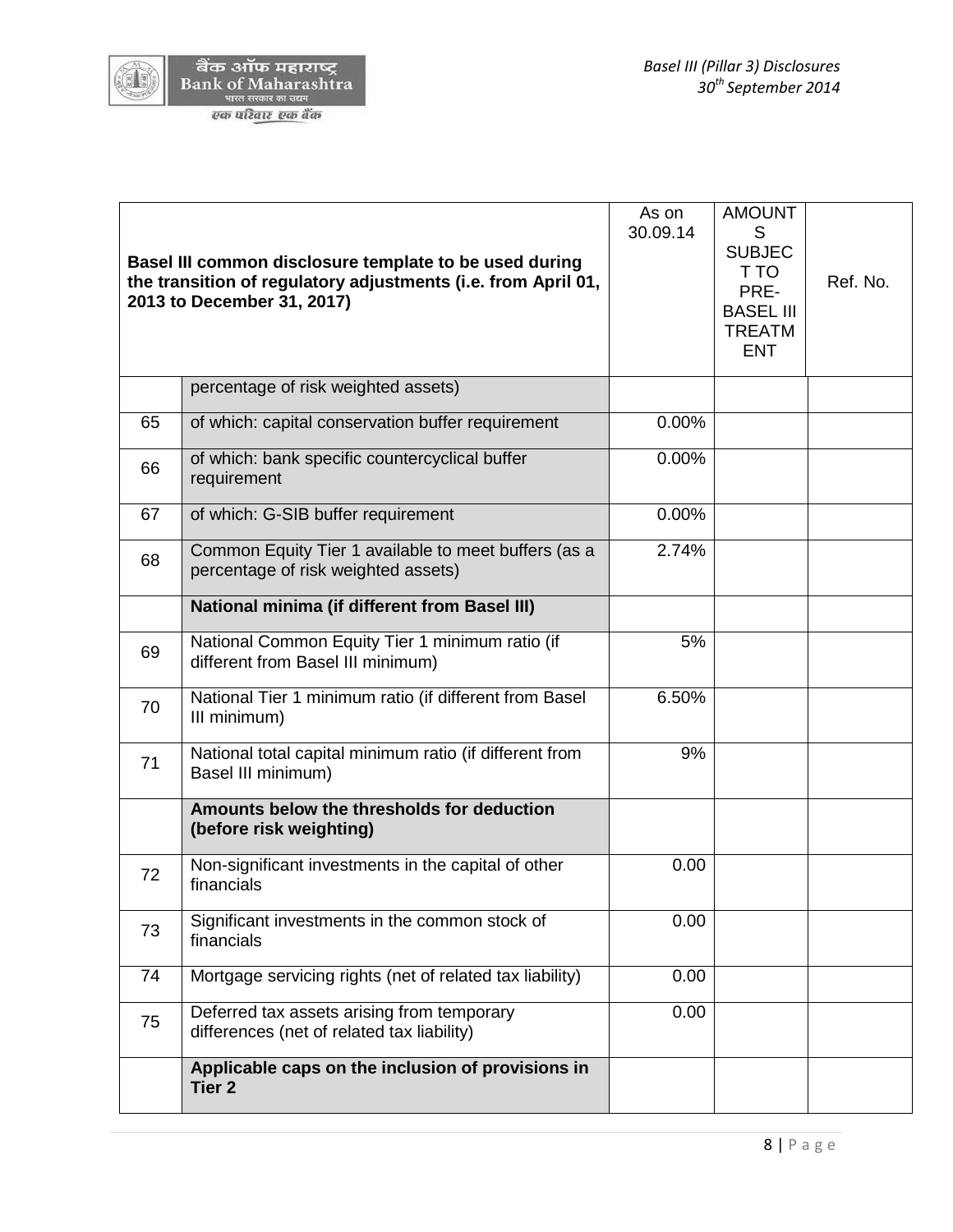

ad B

|    | Basel III common disclosure template to be used during<br>the transition of regulatory adjustments (i.e. from April 01,<br>2013 to December 31, 2017) | As on<br>30.09.14 | <b>AMOUNT</b><br>S<br><b>SUBJEC</b><br>T TO<br>PRE-<br><b>BASEL III</b><br><b>TREATM</b><br><b>ENT</b> | Ref. No. |
|----|-------------------------------------------------------------------------------------------------------------------------------------------------------|-------------------|--------------------------------------------------------------------------------------------------------|----------|
| 76 | Provisions eligible for inclusion in Tier 2 in respect of<br>exposures subject to standardised approach (prior to<br>application of cap)              | 6281.83           |                                                                                                        |          |
| 77 | Cap on inclusion of provisions in Tier 2 under<br>standardised approach                                                                               | 9627.50           |                                                                                                        |          |
| 78 | Provisions eligible for inclusion in Tier 2 in respect of<br>exposures subject to internal ratings-based approach<br>(prior to application of cap)    | N.A.              |                                                                                                        |          |
| 79 | Cap for inclusion of provisions in Tier 2 under internal<br>ratings-based approach                                                                    | N.A.              |                                                                                                        |          |
|    | Capital instruments subject to phase-out<br>arrangements (only applicable between April 1,<br>2018 and March 31, 2022)                                |                   |                                                                                                        |          |
| 80 | Current cap on CET1 instruments subject to phase<br>out arrangements                                                                                  | N.A.              |                                                                                                        |          |
| 81 | Amount excluded from CET1 due to cap (excess over<br>cap after redemptions and maturities)                                                            | N.A.              |                                                                                                        |          |
| 82 | Current cap on AT1 instruments subject to phase out<br>arrangements                                                                                   | 12866.62          |                                                                                                        |          |
| 83 | Amount excluded from AT1 due to cap (excess over<br>cap after redemptions and maturities)                                                             | 0.00              |                                                                                                        |          |
| 84 | Current cap on T2 instruments subject to phase out<br>arrangements                                                                                    | 31653.94          |                                                                                                        |          |
| 85 | Amount excluded from T2 due to cap (excess over<br>cap after redemptions and maturities)                                                              |                   |                                                                                                        |          |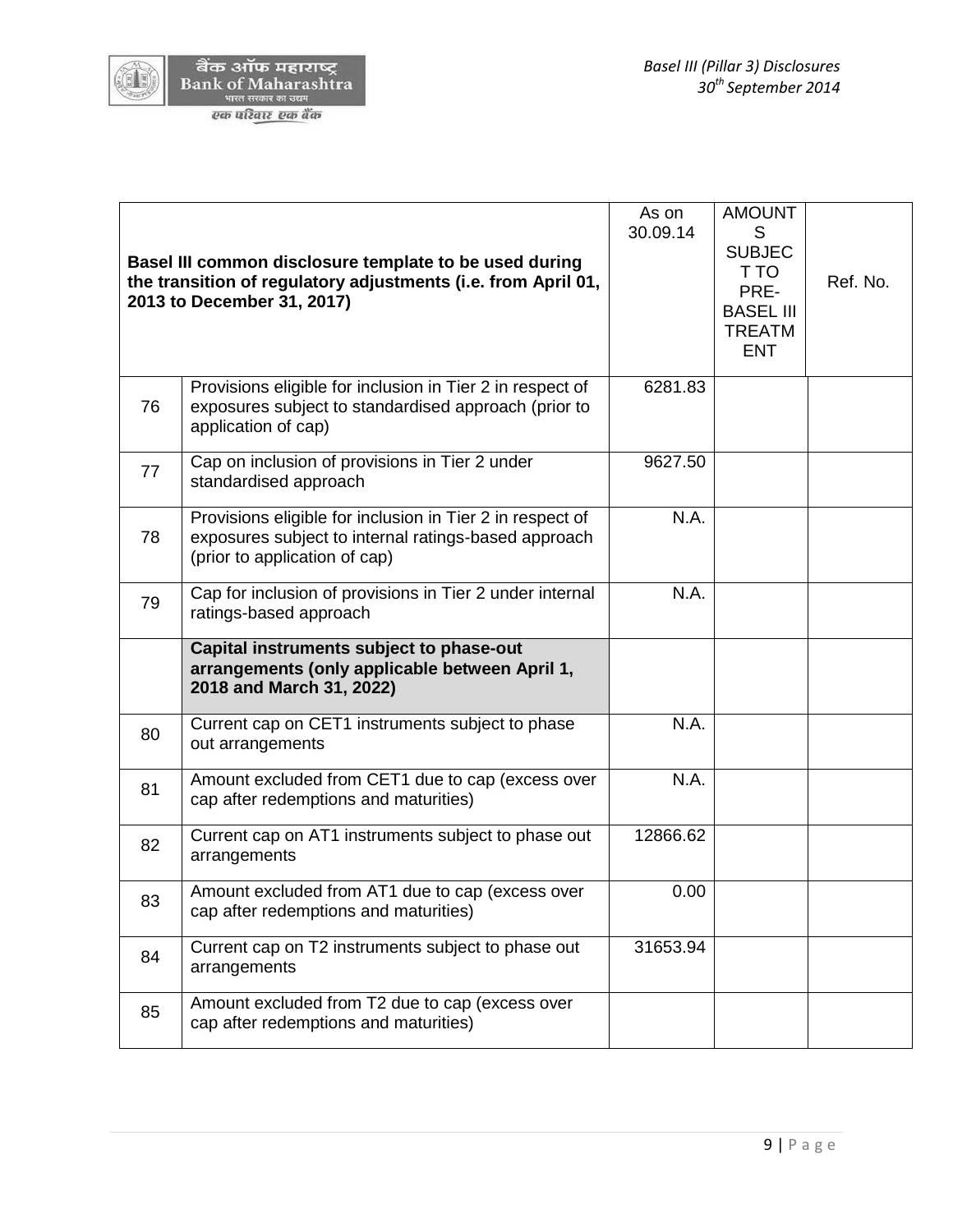

### **Notes to Template**

| Row No.         | <b>Particulars</b>                                                                                                                                               | Rs. In         |  |
|-----------------|------------------------------------------------------------------------------------------------------------------------------------------------------------------|----------------|--|
| οf              |                                                                                                                                                                  | <b>Million</b> |  |
| <b>Template</b> |                                                                                                                                                                  |                |  |
| 10              | Deferred tax assets associated with accumulated losses                                                                                                           | 0.00           |  |
|                 | Deferred tax assets (excluding those associated with accumulated losses)<br>net of Deferred tax liability                                                        | 0.00           |  |
|                 | Total as indicated in row 10                                                                                                                                     | 0.00           |  |
| 19              | If investments in insurance subsidiaries are not deducted fully from capital and<br>instead considered under 10% threshold for deduction, the resultant increase | 0.00           |  |
|                 | in the capital of bank                                                                                                                                           |                |  |
|                 | of which: Increase in Common Equity Tier 1 capital                                                                                                               | 0.00           |  |
|                 | of which: Increase in Additional Tier 1 capital                                                                                                                  | 0.00           |  |
|                 | of which: Increase in Tier 2 capital                                                                                                                             | 0.00           |  |
| 26b             | If Investments in the Equity Capital of unconsolidated non-financial subsidiaries                                                                                |                |  |
|                 | are not deducted and hence, risk weighted then,                                                                                                                  |                |  |
|                 | Increase in Common Equity Tier 1 Capital                                                                                                                         | 0.00           |  |
|                 | Increase in Risk Weighted Assets<br>ii)                                                                                                                          | 1835.53        |  |
| 44a             | Excess Additional Tier 1 Capital not reckoned for capital adequacy (difference                                                                                   |                |  |
|                 | between AT1 as reported in row 44 and admissible AT1 as reported in 44a                                                                                          |                |  |
|                 | of which: Excess AT1 which is considered as Tier 2 capital under row 58b                                                                                         |                |  |
| 58a             | Excess T2 not reckoned for capital adequacy (difference between T2 as                                                                                            | 0.00           |  |
|                 | reported in row 58 and T2 as reported in 58a                                                                                                                     |                |  |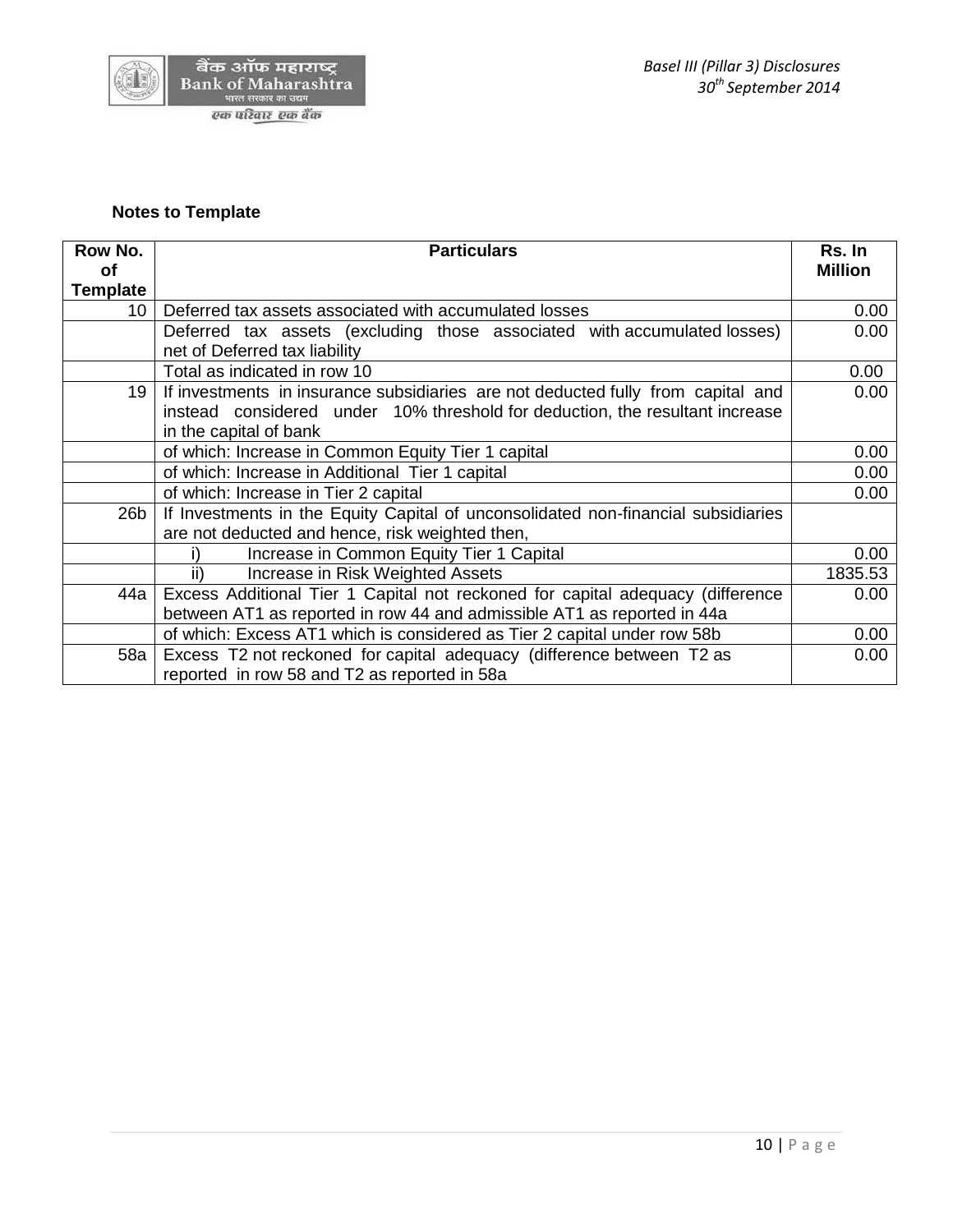

#### **Table DF-12: Composition of Capital – Reconciliation Requirement Step 1**

 **(Rs. In Million)**

|      |                                                                   | <b>Balance sheet as</b><br>in published<br>financial<br><b>statements</b> | <b>Under regulatory</b><br>scope of<br>consolidation |
|------|-------------------------------------------------------------------|---------------------------------------------------------------------------|------------------------------------------------------|
|      |                                                                   | As on 30.09.14                                                            | As on 30.09.14                                       |
| A    | <b>Capital &amp; Liabilities</b>                                  |                                                                           |                                                      |
|      | Paid-up Capital                                                   | 10631.83                                                                  |                                                      |
| Ť    | Reserves & Surplus                                                | 69609.70                                                                  |                                                      |
|      | <b>Minority Interest</b>                                          | 0.00                                                                      |                                                      |
|      | <b>Total Capital</b>                                              | 80241.53                                                                  |                                                      |
|      | Deposits Of which:                                                | 1174524.25                                                                |                                                      |
| ii.  | Deposits from banks                                               | 22263.95                                                                  |                                                      |
|      | <b>Customer deposits</b>                                          | 1152260.30                                                                |                                                      |
|      | Other deposits                                                    | 0.00                                                                      |                                                      |
|      | Borrowings Of which:                                              | 59282.12                                                                  |                                                      |
|      | From RBI                                                          | 0.00                                                                      |                                                      |
|      | From Banks                                                        | 500.00                                                                    |                                                      |
| iii. | From other institutions &                                         | 27434.12                                                                  |                                                      |
|      | agencies                                                          |                                                                           |                                                      |
|      | Borrowings in the form of                                         | 31000.00                                                                  |                                                      |
|      | bonds & debentures capital                                        |                                                                           |                                                      |
|      | instruments                                                       |                                                                           |                                                      |
|      | Borrowings from outside India                                     | 348.00                                                                    |                                                      |
| iv   | <b>Other Liabilities and Provision</b>                            | 39760.32                                                                  |                                                      |
|      | <b>Total Capital &amp; Liabilities</b>                            | 1353808.22                                                                |                                                      |
|      |                                                                   |                                                                           |                                                      |
| B    | <b>Assets</b>                                                     |                                                                           |                                                      |
| j.   | <b>Cash and Bank Balance with</b><br><b>Reserve Bank of India</b> | 57773.86                                                                  |                                                      |
|      | <b>Balance with banks and</b>                                     | 7400.48                                                                   |                                                      |
|      | money at call and short                                           |                                                                           |                                                      |
|      | notice                                                            |                                                                           |                                                      |
| ii.  | <b>Investments of which:</b>                                      | 365312.41                                                                 |                                                      |
|      | of which: Government                                              | 286876.81                                                                 |                                                      |
|      | securities                                                        |                                                                           |                                                      |
|      | which:<br>Other<br>of<br>approved                                 | 0.00                                                                      |                                                      |
|      | securities                                                        |                                                                           |                                                      |
|      | of which: Shares                                                  | 1834.55                                                                   |                                                      |
|      | of which: Debentures & Bonds                                      | 18172.17                                                                  |                                                      |
|      | of which: Subsidiaries / Joint                                    | 734.21                                                                    |                                                      |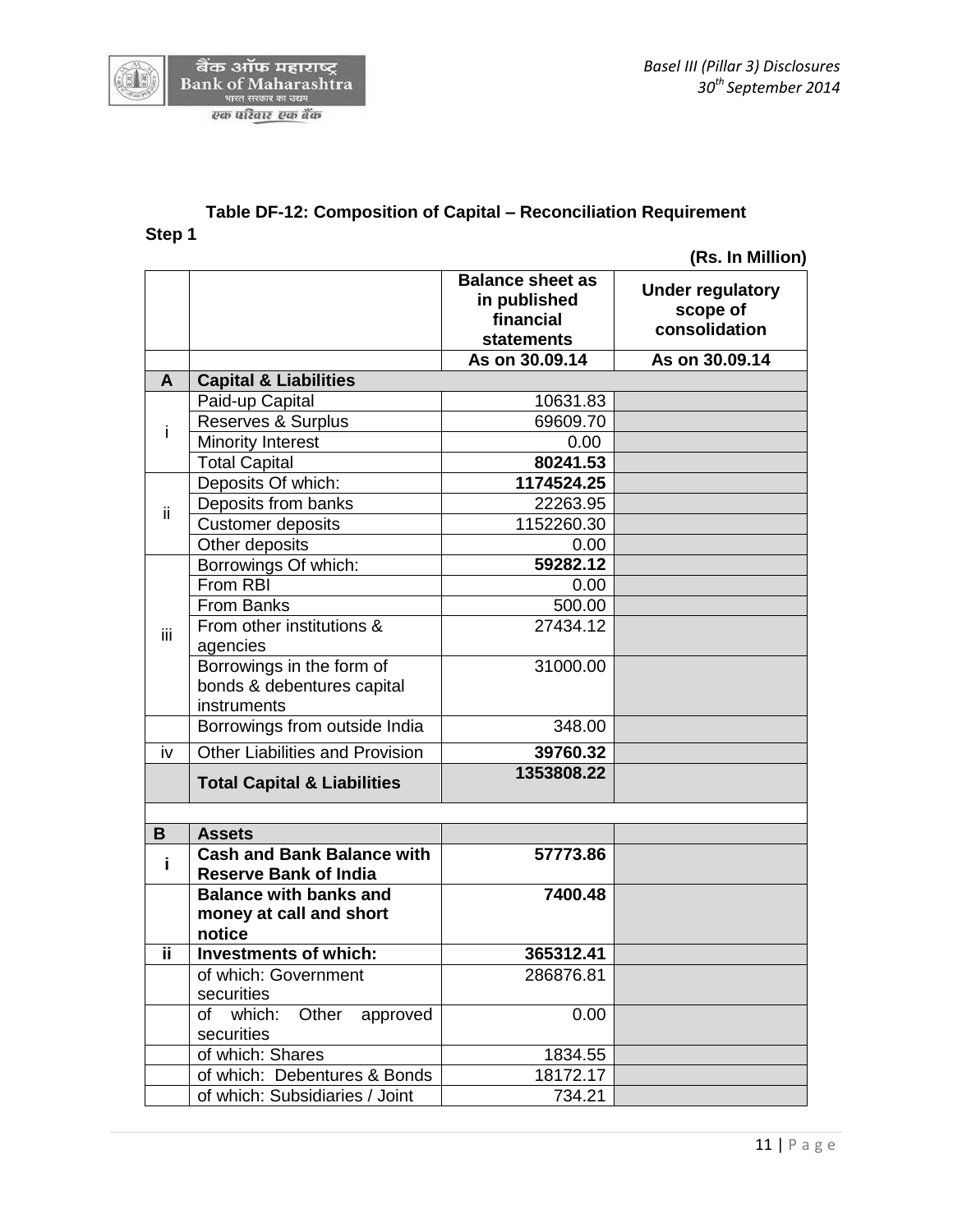

|      |                                        | <b>Balance sheet as</b><br>in published<br>financial<br><b>statements</b> | <b>Under regulatory</b><br>scope of<br>consolidation |
|------|----------------------------------------|---------------------------------------------------------------------------|------------------------------------------------------|
|      |                                        | As on 30.09.14                                                            | As on 30.09.14                                       |
|      | Ventures / Associates                  |                                                                           |                                                      |
|      | of which: Others (Commercial           | 57694.67                                                                  |                                                      |
|      | Papers, Mutual Funds etc.)             |                                                                           |                                                      |
| iii. | <b>Loans and Advances of</b><br>which: | 882832.24                                                                 |                                                      |
|      | Loans and Advances to banks            | 2162.38                                                                   |                                                      |
|      | Loan and Advances to                   | 880669.86                                                                 |                                                      |
|      | <b>Customers</b>                       |                                                                           |                                                      |
| iv   | <b>Fixed Assets</b>                    | 14603.28                                                                  |                                                      |
| v    | <b>Other Assets of which:</b>          | 25885.95                                                                  |                                                      |
|      | Goodwill and Intangible Assets         |                                                                           |                                                      |
|      | <b>Deferred Tax Assets</b>             | 0.00                                                                      |                                                      |
| VÌ   | Goodwill on Consolidation              | 0.00                                                                      |                                                      |
| vii  | Debit Balance in Profit and            | 0.00                                                                      |                                                      |
|      | Loss Account                           |                                                                           |                                                      |
|      | <b>Total Assets</b>                    | 1353808.22                                                                |                                                      |

# **Step 2**

|              |                               | Ref. No.       | <b>Balance sheet</b><br>as in published<br>financial<br><b>statements</b> | <b>Under regulatory</b><br>scope of<br>consolidation |
|--------------|-------------------------------|----------------|---------------------------------------------------------------------------|------------------------------------------------------|
|              |                               |                | As on 30.09.14                                                            | As on 30.09.14                                       |
| $\mathsf{A}$ |                               |                | <b>Capital &amp; Liabilities</b>                                          |                                                      |
|              | Paid-up Capital of which      | A              | 10631.83                                                                  |                                                      |
|              | Amount eligible for CET 1     | A <sub>1</sub> | 10631.83                                                                  |                                                      |
|              | Amount eligible for AT1       | A2             | 0.00                                                                      |                                                      |
|              | Reserves & Surplus of         | B              | 69609.70                                                                  |                                                      |
|              | which:                        |                |                                                                           |                                                      |
|              | <b>Equity Share Premium</b>   | <b>B1</b>      | 26484.33                                                                  |                                                      |
|              | <b>Statutory Reserve</b>      | <b>B2</b>      | 11146.48                                                                  |                                                      |
|              | <b>Capital Reserve</b>        | B <sub>3</sub> | 1526.69                                                                   |                                                      |
|              | Revenue Reserve and           | <b>B4</b>      | 13479.88                                                                  |                                                      |
|              | <b>Other Reserves</b>         |                |                                                                           |                                                      |
|              | <b>Special Reserve</b>        | B <sub>5</sub> | 3180.00                                                                   |                                                      |
|              | <b>Revaluation Reserve of</b> | B <sub>6</sub> | 10408.57                                                                  |                                                      |
|              | which:                        |                |                                                                           |                                                      |
|              | Eligible for Tier 2           | B6(a)          | 4683.86                                                                   |                                                      |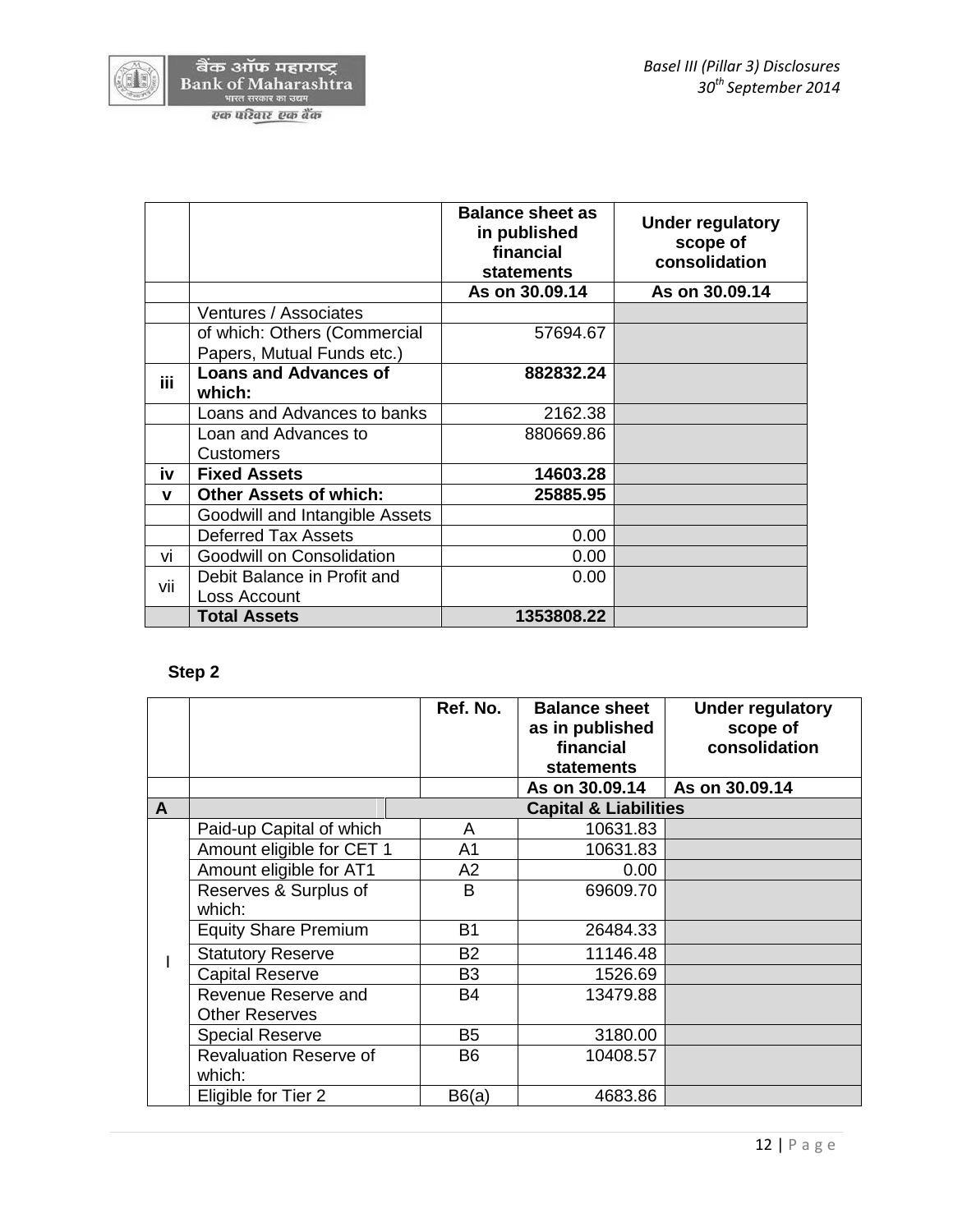

|     |                                   | Ref. No.        | <b>Balance sheet</b> | <b>Under regulatory</b> |
|-----|-----------------------------------|-----------------|----------------------|-------------------------|
|     |                                   |                 | as in published      | scope of                |
|     |                                   |                 | financial            | consolidation           |
|     |                                   |                 | <b>statements</b>    |                         |
|     |                                   |                 | As on 30.09.14       | As on 30.09.14          |
|     | <b>Investment Reserve</b>         | <b>B7</b>       | 275.00               |                         |
|     | <b>Balance in Profit and Loss</b> | B <sub>8</sub>  | 3108.72              |                         |
|     | Account of which                  |                 |                      |                         |
|     | Eligible for CET                  | B8(a)           | 301.42               |                         |
|     | <b>Minority Interest</b>          | B <sub>9</sub>  | 0.00                 |                         |
|     | <b>Total Capital</b>              | $A + B$         | 80241.53             |                         |
|     | <b>Deposits</b>                   | $\mathsf{C}$    | 1174524.25           |                         |
|     | Of which:                         |                 |                      |                         |
| ii. | Deposits from banks               | C <sub>1</sub>  | 22263.95             |                         |
|     | <b>Customer deposits</b>          | C <sub>2</sub>  | 1152260.30           |                         |
|     | Other deposits                    | C <sub>3</sub>  | 0.00                 |                         |
|     | <b>Borrowings</b>                 | D               | 59282.12             |                         |
|     | Of which:                         |                 |                      |                         |
|     | From RBI                          | D <sub>1</sub>  | 0.00                 |                         |
|     | From banks                        | $\overline{D2}$ | 500.00               |                         |
| ΪÏ  | From other institutions &         | D <sub>3</sub>  | 27782.12             |                         |
|     | agencies                          |                 |                      |                         |
|     | Borrowings in the form of         | D <sub>4</sub>  | 31000.00             |                         |
|     | bonds                             |                 |                      |                         |
|     | & debentures capital              |                 |                      |                         |
|     | instruments of which:             |                 |                      |                         |
|     | Eligible for AT1                  | D4(a)           | 2360.00              |                         |
|     | Eligible for Tier 2               | D4(b)           | 20945.00             |                         |
|     | Other Liabilities and             | E               | 39760.32             |                         |
|     | Provision of which                |                 |                      |                         |
|     | <b>DTLs related to Goodwill</b>   | E1              | 0.00                 |                         |
|     | DTLs related to Intangible        | E2              | 0.00                 |                         |
|     | Assets                            |                 |                      |                         |
|     | <b>Total</b>                      |                 | 1353808.22           |                         |
|     |                                   |                 |                      |                         |
| B   | <b>Assets</b>                     |                 |                      |                         |
|     | Cash and Bank Balance             | F               | 57773.86             |                         |
| i.  | with Reserve Bank of India        |                 |                      |                         |
|     | Balance with banks and            | G               | 7400.48              |                         |
|     | money at call and short           |                 |                      |                         |
|     | notice                            |                 |                      |                         |
| ii. | Investments of which:             | H               | 365312.41            |                         |
|     | <b>Government Securities</b>      | H1              | 286876.81            |                         |
|     | <b>Other Approved Securities</b>  | H <sub>2</sub>  | 0.00                 |                         |
|     | <b>Shares</b>                     | H <sub>3</sub>  | 1834.55              |                         |
|     |                                   |                 |                      |                         |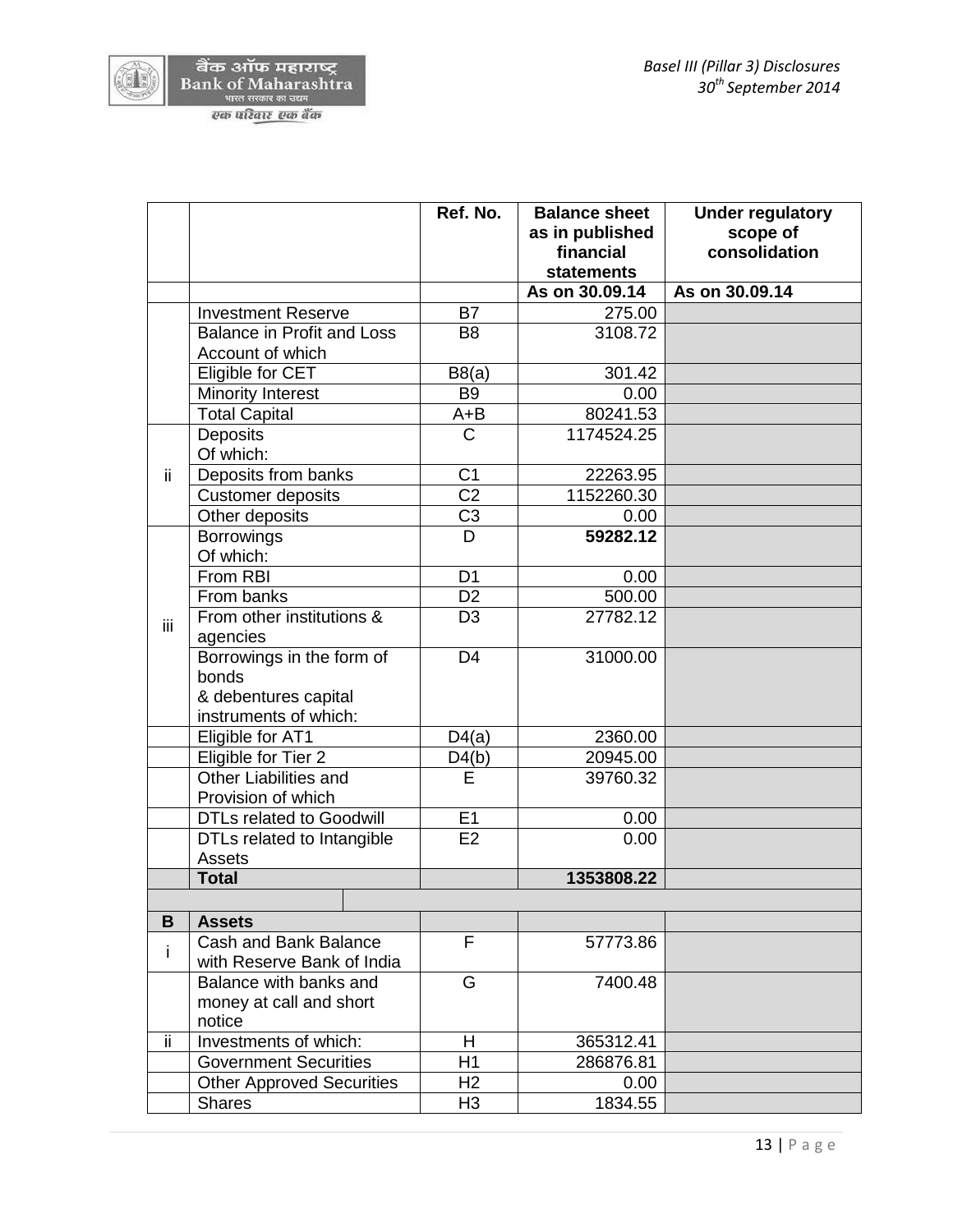

|              |                                                | Ref. No.       | <b>Balance sheet</b><br>as in published<br>financial | <b>Under regulatory</b><br>scope of<br>consolidation |
|--------------|------------------------------------------------|----------------|------------------------------------------------------|------------------------------------------------------|
|              |                                                |                | <b>statements</b>                                    |                                                      |
|              |                                                |                | As on 30.09.14                                       | As on 30.09.14                                       |
|              | <b>Debentures and Bonds</b>                    | H4             | 18172.17                                             |                                                      |
|              | Subsidiaries/Joint Ventures                    | H <sub>5</sub> | 734.21                                               |                                                      |
|              | Others(Mutual Funds,<br>CoDs, RIDF, PTCs)      | H <sub>6</sub> | 57694.67                                             |                                                      |
| iii.         | Loans and Advances of<br>which:                |                | 882832.24                                            |                                                      |
|              | Loans and Advances to<br>banks                 | $\vert$ 1      | 2162.38                                              |                                                      |
|              | Loan and Advances to<br><b>Customers</b>       | 2              | 880669.86                                            |                                                      |
| iv           | <b>Fixed Assets</b>                            | J              | 14603.28                                             |                                                      |
| $\mathsf{v}$ | Other Assets of which:                         | K.             | 25885.95                                             |                                                      |
|              | Goodwill and Intangible<br>Assets out of which | K1             | 840.03                                               |                                                      |
|              | Goodwill                                       | K1(a)          | 0.00                                                 |                                                      |
|              | Other Intangibles<br>(Excluding MSRs)          | K1(b)          | 327.30                                               |                                                      |
|              | <b>Deferred Tax Assets</b>                     | $K1$ (c)       | 0.00                                                 |                                                      |
|              | <b>Unamortised Pension</b>                     | (d)<br>K 1     | 512.73                                               |                                                      |
| vi           | Goodwill on Consolidation                      |                | 0.00                                                 |                                                      |
| vii          | Debit Balance in Profit and                    | M              | 0.00                                                 |                                                      |
|              | Loss Account                                   |                |                                                      |                                                      |
|              | <b>Total Assets</b>                            |                | 1353808.22                                           |                                                      |